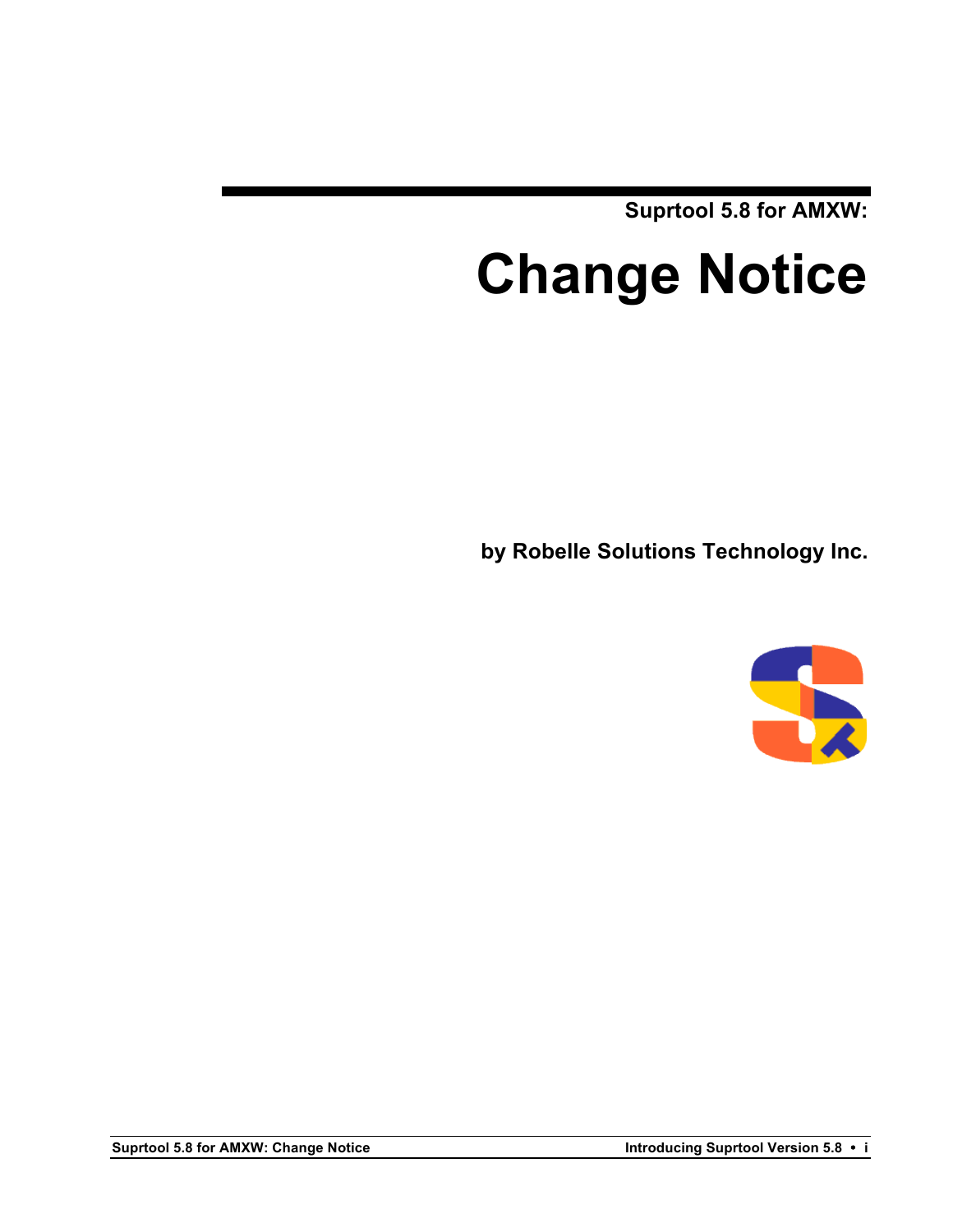Program and manual copyright © 1981-2016 Robelle Solutions Technology Inc.

Permission is granted to reprint this document (but not for profit), provided that copyright notice is given.

Qedit and Suprtool are trademarks of Robelle Solutions Technology Inc. Oracle is a trademark of Oracle Corporation, Redwood City, California, USA. Other product and company names mentioned herein may be the trademarks of their respective owners.



Robelle Solutions Technology Inc. Suite 372, 7360 137 Street Surrey, BC Canada V3W 1A3

Phone: 604.501.2001 Support: 289.480.1060

E-mail: sales@robelle.com E-mail: support@robelle.com Web: www.robelle.com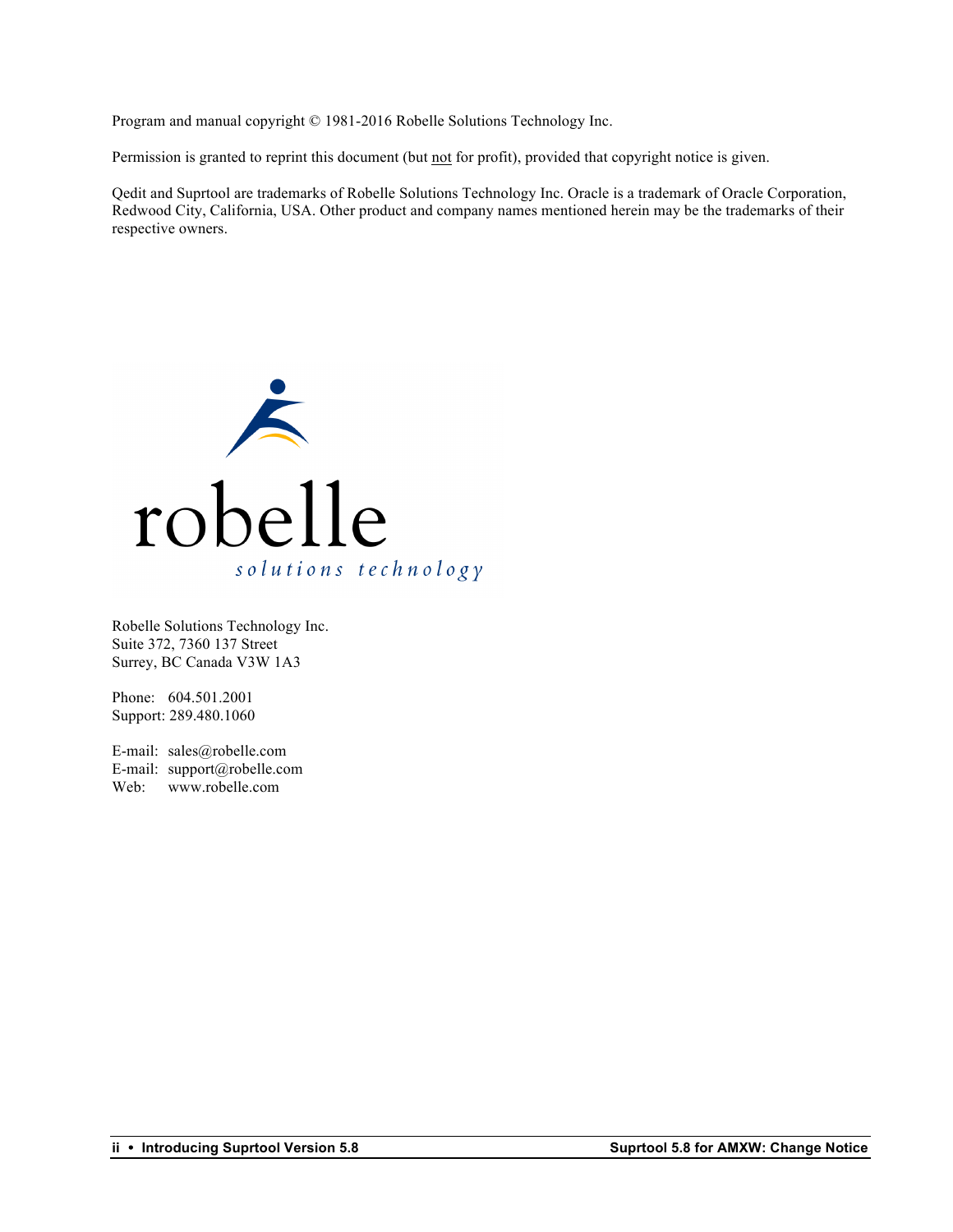## **Contents**

| <b>Introducing Suprtool Version 5.8</b> |    |
|-----------------------------------------|----|
|                                         |    |
|                                         |    |
|                                         |    |
|                                         |    |
|                                         |    |
|                                         |    |
|                                         |    |
|                                         |    |
|                                         |    |
|                                         |    |
| <b>Installation</b>                     | 10 |
|                                         |    |
|                                         |    |
|                                         |    |
|                                         |    |
| <b>Enhancements in Version 5.8</b>      | 11 |
|                                         |    |
|                                         |    |
|                                         |    |
|                                         |    |
|                                         |    |
|                                         |    |
|                                         |    |
| <b>Enhancements in Version 5.6</b>      | 17 |
|                                         |    |
|                                         |    |
|                                         |    |
|                                         |    |
|                                         |    |
|                                         |    |
| <b>Bugs Fixed</b>                       | 20 |
|                                         |    |
|                                         |    |
|                                         |    |
|                                         |    |
|                                         |    |
|                                         |    |
|                                         |    |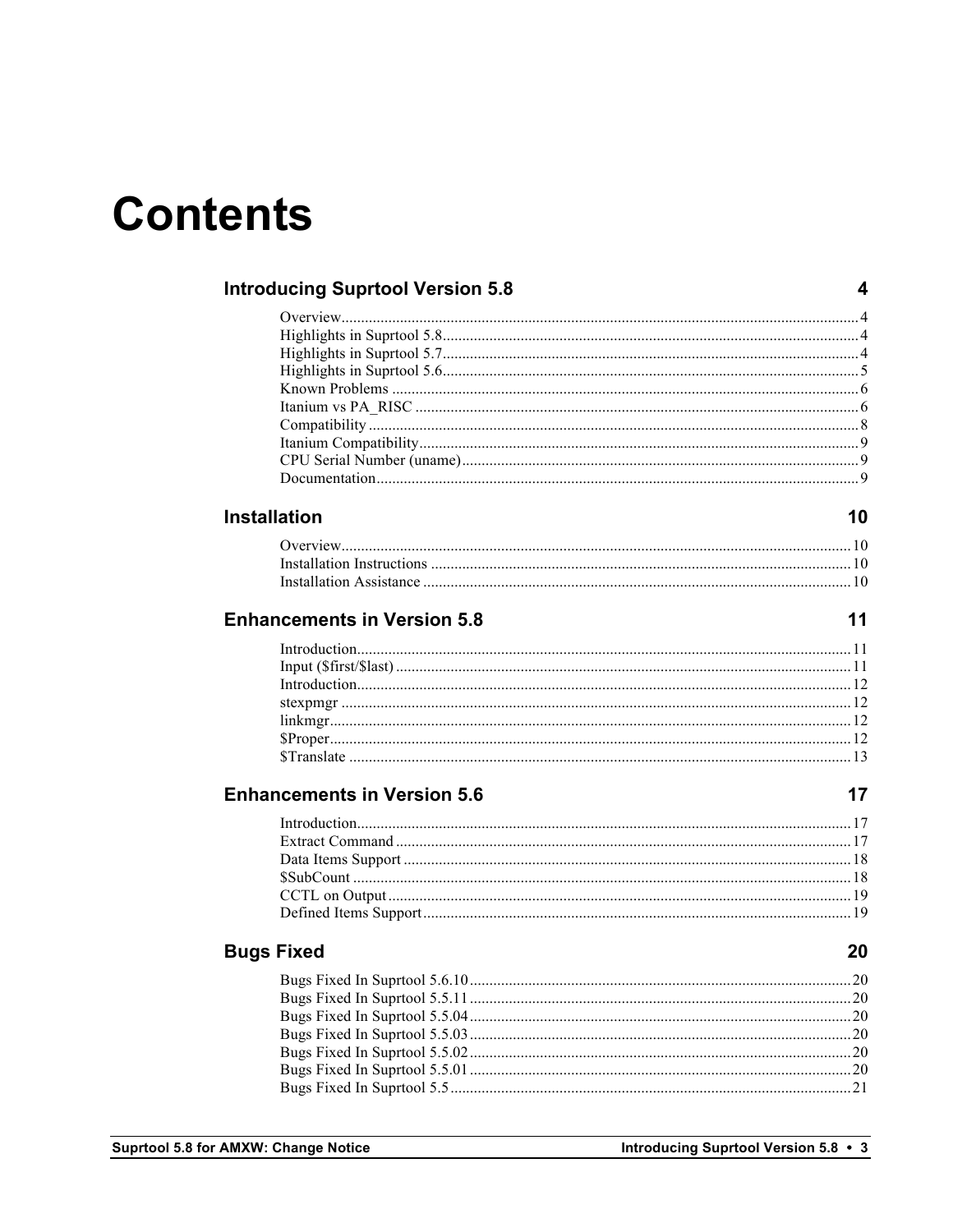## **Introducing Suprtool Version 5.8**

### **Overview**

Use Suprtool/AMXW to read, select, and sort data from Oracle, Allbase and Eloquence databases and data files with fixed-length records. Suprtool/AMXW is designed to be similar to Suprtool for MPE while providing necessary HP-UX features. It is designed to work with AMXW an MPE environment from Speedware that runs on other platforms.

Suprlink/AMXW provides high-speed data-file linking based on a sort key. Use STExport for AMXW to convert fields in a self-describing input file into an output file that can be imported into different applications.

### **Highlights in Suprtool 5.8**

- Set CleanChar to a single character, after a Set CleanChar "<null>" would not come into effect due to the special null flag not being reset. This was in both Suprtool and STExport.
- The input command now accepts the keywords (\$first /\$last) when inputting a range of records.

### **Highlights in Suprtool 5.7**

- Suprlink now has it's own "Suprmgr" file. Suprlink will process all the commands in /opt/robelle/linkmgr on startup.
- STExport now has it's own "Suprmgr" file. STExport will process all the commands in /opt/robelle/stexpmgr on startup.
- Suprtool for AMXW would not stop / abort Suprtool when using the list command and the target file filled up.
- Suprtool now has the \$proper function which will shift the first character in a string and any first character after a space or ampersand.
- Suprtool now has the Translate command and a \$translate function to obfuscate test data or any byte field from being readable.
- Suprtool output,else with extract commands and sort in play would write bogus data to the Else file. (non-MPE platforms)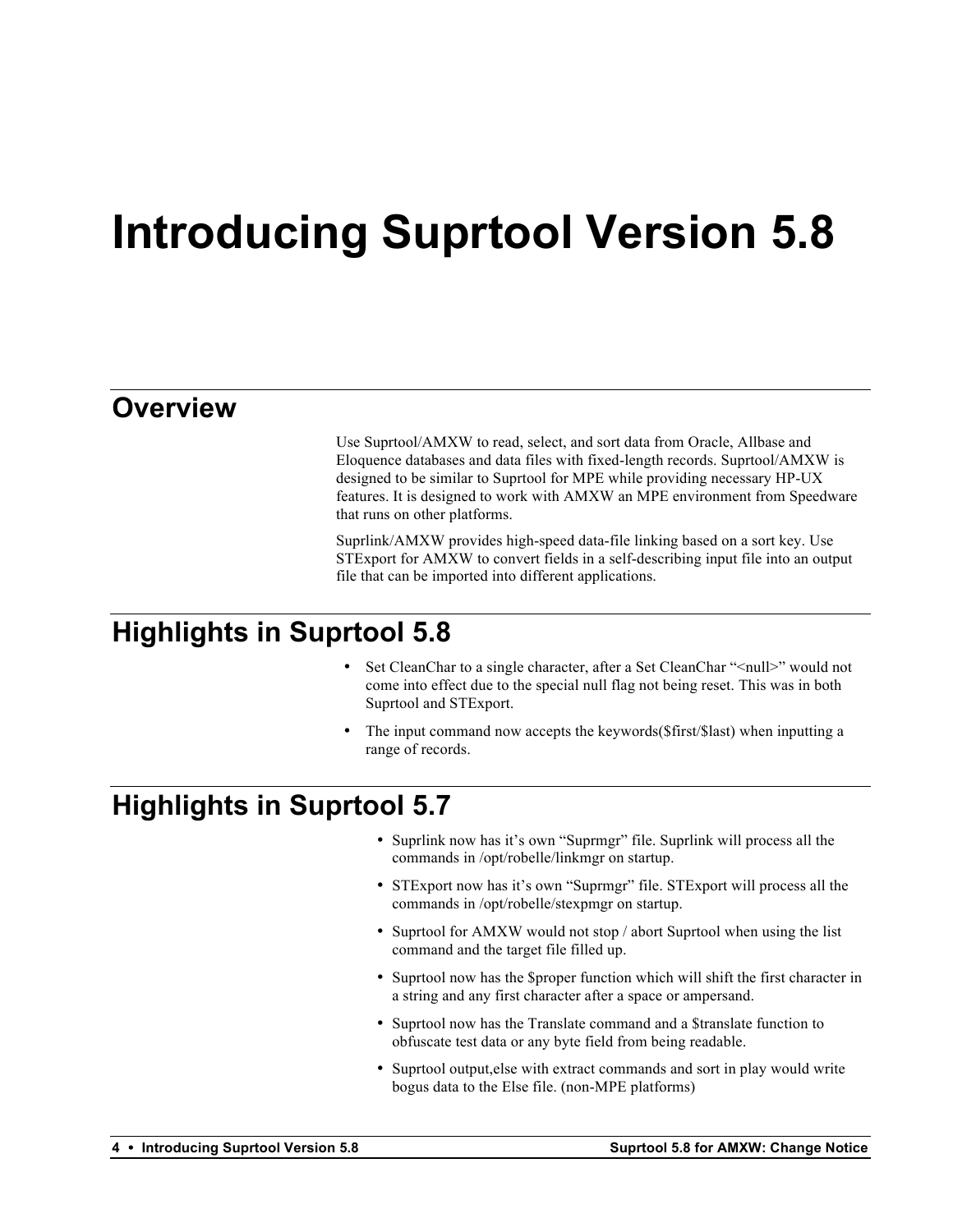- Suprtool for AMXW did not create a self-describing file when output, link was specified and the input source was a non-self describing flat file equated to a dataset. (Fixed in Build 2)
- Suprtool for Itanium and Suprtool/Open incorrectly reallocated if/extract code space on subsequent tasks, which would eventually cause Suprtool to fail with the error, "Unable to allocate heap space.". This issue could also contribute to a Sort failure errors, in Suprtool for AMXW.

### **Highlights in Suprtool 5.6**

- Suprtool for AMXW had a conflict with the AMXW copy command when copying a C/ISAM or emulated KSAM file.
- Suprtool for AMXW could not append to an empty KSAM file.
- Suprtool, Suprlink and STExport now handle 512 fields on HP-UX and Open platforms.
- Suprtools' extract command now has three special keywords to help with extract using a range, which is designed to make your Suprtool scripts more easily maintained. Suprtool now has \$all, \$first and \$last which respectively means all fields, the first field or the last field. Note that \$first and \$last may only be used in a range extract.
- \$subcount has been added to keep a running count for a given sort break.
- Suprtool for HP-UX and AMXW would potentially incorrectly set the decimal or date attribute on a straight copy of an SD file. This was introduced by the fix to copying SD files with duplicate fieldnames and was in 5.5.04 pre-release and 5.5.11 and 5.6 Build 1. This is fixed in Suprtool 5.6 Build 2 and Suprtool/Open Build 3.
- Suprtool for AMXW would print an error message when doing a straight get of a dataset to a flat file with no extract command. (Fixed in Suprtool 5.6 Build 2)
- Suprtool for AMXW would not show fieldnames on a list of an SD file with no extract command. (Fixed in Suprtool 5.6 Build 2)
- Suprtool for AMXW will now detect if the output file has CCTL and will use the correct controlcode on the FWRITE to the Output file.
- Suprtool for AMXW Itanium version now supports more defined fields.
- Suprtool would use an incorrect field definition when copying a file where the input file had a duplicate field name with different field definition, the second field would utilize the first definition.
- Suprtool would give an incorrect result when doing an arithmetic expression with more than one set of brackets and the data involved is Packed-Decimal. (Itanium only)
- Suprtool and STExport would incorrectly assume a positive sign for a packed-decimal field that had an invalid sign value, when converting from Decimal to Ascii. (Itanium only)
- Suprtool for AMXW did not allocate enough space to support the same number of defined fields and items as previous versions.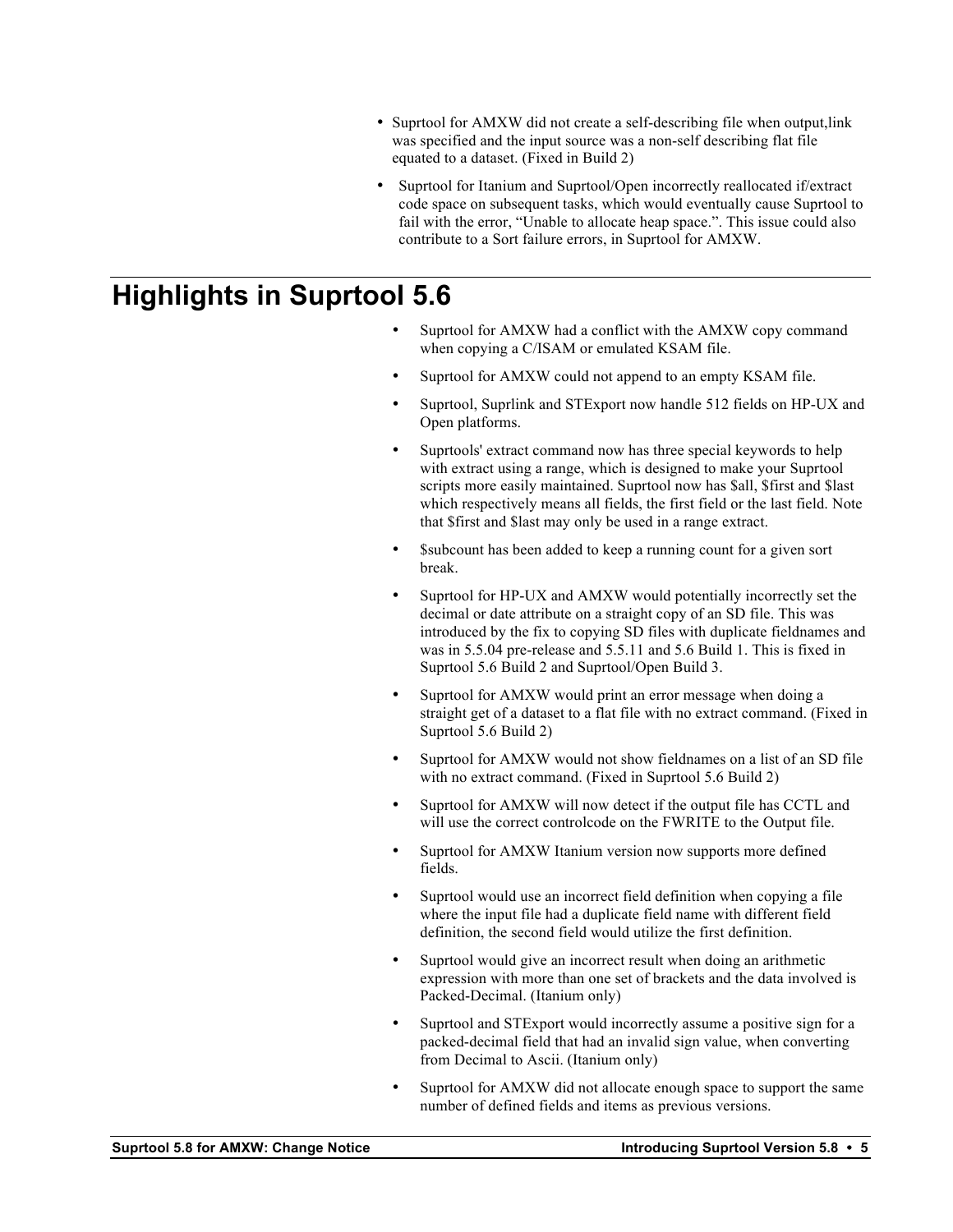- Set Ifouroutput on extracts would fail at xeq time with an "Unknown" if execute phase" error in the PA\_RISC version, when an alignment issue would occur in some circumstances.
- Suprtool for AMXW would fail to open a "KSAM" file in AMXW when the implementation was done via CISAM.

### **Known Problems**

There are no known problems at this time. If you have any questions or concerns or feedback, please feel free to e-mail me at:  $neil@robelle.com$ 

### **Itanium vs PA\_RISC**

There are two types of machines that HP has that run HP-UX, the older machines are based on the PA\_RISC chip and the new machines that use the Itanium (and Itanium 2 chips). There are also program files that are specific to each chip. PA\_RISC programs can run on both PA\_RISC and Itanium machines, however, Itanium programs can only run on Itanium machines.

Any program that runs on Itanium must utilize libraries that match its own program type. Therefore if a PA\_RISC program runs on Itanium and looks for a library, it must find/load the PA\_RISC version of the libraries that it needs and conversely an Itanium program must load the libraries specific to its type.

#### **How to Tell what Machine I am on?**

There are many ways to tell what kind of machine you are on, here are a couple:

uname -m getconf MACHINE\_MODEL

In each case the Itanium machine will typically say ia64 somewhere in the result of the above two commands. PA\_RISC machines typically say "9000" somewhere in the string.

#### **What is the Program File Type?**

Since there are two types of machines there are also at least two types of program files. Suprtool is primarily either PA\_RISC 1.1 or ELF-32 / IA64 which is also known as Itanium. To determine the type of program file you can use the file command:

#### Itanium

```
file suprtool<br>suprtool:
                    ELF-32 executable object file - IA64
```
PA\_RISC

file suprtool suprtool: PA-RISC1.1 executable dynamically linked -not stripped

The PA\_RISC binary can run on both platforms but you need to have PA\_RISC libraries for Eloquence or Oracle if you are using the Oracle module. An Itanium binary will not run on a PA\_RISC machine and will fail with "cannot execute".

Of course we've made a provision to identify if you are running the ia version of Suprtool in the banner and verify command with the ia after the UX :

| SUPRTOOL/UXia/Copyright Robelle Solutions Technology Inc. 1981-2009. |  |  |  |
|----------------------------------------------------------------------|--|--|--|
| (Version 5.2 Internal) MON, JUN 8, 2009, 11:26 AM Type H for help.   |  |  |  |

#### **PA\_RISC Loading**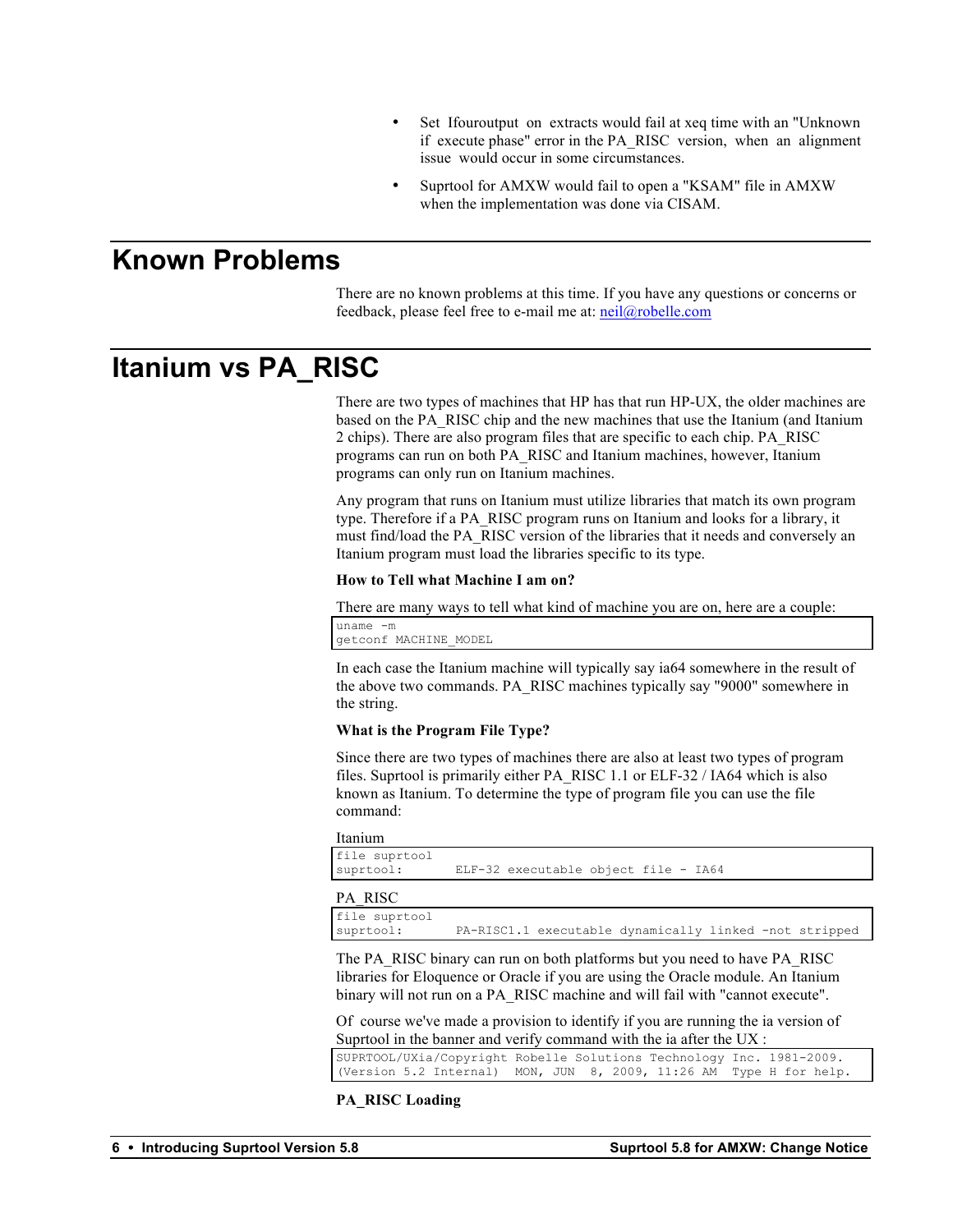Suprtool by default looks in the libraries in any of the directories named in SHLIB\_PATH. For example to insure that Suprtool resolves the library loads you can set the SHLIB\_PATH system wide in your /etc/profile file in the following manner:

export SHLIB\_PATH=/opt/eloquence6/lib/pa11\_32:/opt/oracle/lib

If you do not have the SHLIB\_PATH variable set to a value where the libraries can be found, Suprtool will then try to load from their default names locations. For Eloquence the default location is :/opt/eloquence6/lib/pa11\_32.

The Oracle interface will first try to load libclntsh.so and then attempt to load libclntsh.sl from \$ORACLE\_HOME/lib32/libclntsh.sl.

#### **Itanium Loading**

You can change Suprtool to pay attention to LD\_LIBRARY\_PATH and use dlopen to load libraries, you can set the environment variable:

export ROBELLE\_DYN\_LOAD =Y.

It is generally advisable to use DLOPEN or the ROBELLE\_DYN\_LOAD option when using the Itanium version. The PA\_RISC version of Suprtool can use either type of loading, the default or the dlopen method invoked with ROBELLE\_DYN\_LOAD.

#### **Running the PA\_RISC version on Itanium:**

You can of course run the PA\_RISC version of Suprtool, however, given that the PA\_RISC version requires SHLIB\_PATH to point to PA\_RISC libraries may go against the configuration necessary for other programs that may need SHLIB\_PATH to point to Native Itanium libraries.

The solution to this is fairly simple, you can create a command file (let's say /opt/robelle/cmd/suprtool) that runs suprtool for you, of course you need to insure your path variable has /opt/robelle/cmd before /opt/robelle/bin.

You can then have the following commands in the /opt/robelle/cmd/suprtool command file:

```
export SAVED_SHLIB_PATH=$SHLIB_PATH
export SHLIB_PATH=/opt/oracle/pa_risc/lib:/opt/eloquence/lib/pa11_32
/opt/robelle/bin/suprtool $@
export SHLIB_PATH=$SAVED_SHLIB
```
Essentially all it does save the current SHLIB\_PATH setting, sets it to point to PA\_RISC libraries, runs suprtool and then resets the library back.

#### **Suprtool for Itanium**

Now that you know all about PA\_RISC and Itanium you do need to be aware of what Suprtool for Itanium is in terms of new code and risk for potential issues. Suprtool for Itanium is completely in C code. This does not mean that it is all new C code however, the majority of the Suprtool code is still based on SPL, but is converted to C, using Allegro's SPLASH compiler.

So while the C code is new it is based on the original SPLash code, however, given differences between C and SPLash not all code can be automatically converted in some cases. We worked closely with Allegro to find ways to have the source code work and address the various issues that came up. The entire time Allegro improved the SPLash to C converter.

So while we are based on the original Suprtool we do have new code paths in the Native Itanium version and other potential issues where the C code might not work in exactly the same manner as the SPLash code.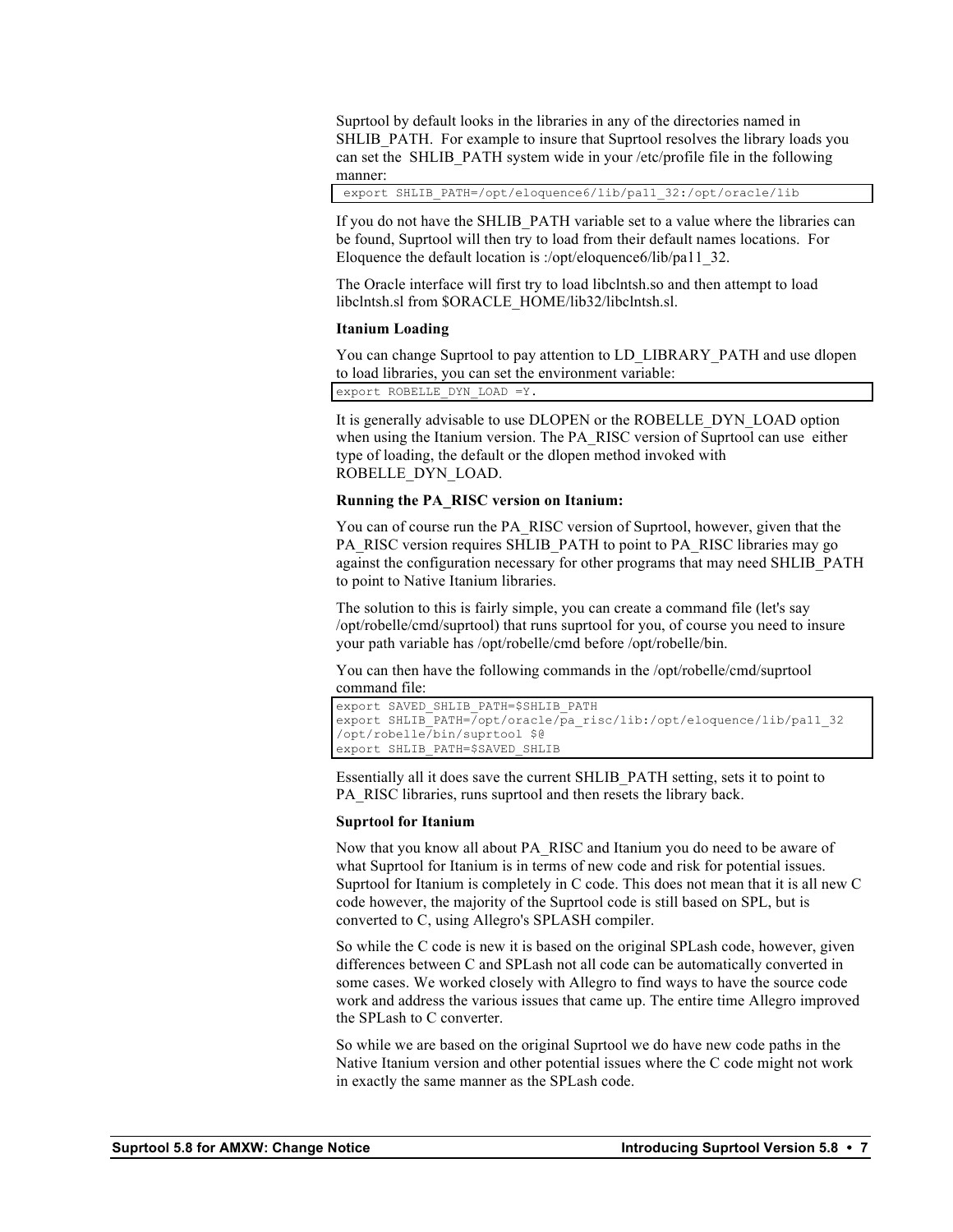Having said that we have tested this against our test suites, and improved and added a large number of tests to our HP-UX test suites. We also began Alpha testing 24 months ago and have been beta testing for the last year with our two best VAR customers.

### **Compatibility**

**Suprtool for AMXW would use the file size stored in the SD label as opposed to the actual physical file size that AMXW uses.** 

```
::FILE FILE80;REC=-80,,F,ASCII
::supramxw
SUPRTOOL/AMXW/Copyright Robelle Solutions Technology Inc.1981-2007.
(Version 5.0) TUE, JAN 08, 2008, 2:42 PM Type H for help.
>I STFILE
>DEF ABCXYZ,1,11
>EXT ABCXYZ
>O FILE80,LINK
>X
IN=26, OUT=26. CPU-Sec=1. Wall-Sec=1.
>FO FILE80
File: FILE80 (SD Version B.00.00) No linefeeds
Entry: Offset
ABCXYZ X11 1
Limit: 1023 EOF: 26 Entry Length: 11 Blocking: 1
>E
::LISTF FILE80,2
ACCOUNT= AMXWQA GROUP= FDE
FILENAME CODE ------------LOGICAL RECORD----------- ----SPACE----<br>SIZE TYP EOF LIMIT R/B SECTORS #X MX
                                    LIMIT R/B SECTORS #X MX
FILE80 1084 82B FA 26 1023 1 9 1 *
```
**So what happens is if an output link file is created with a file equation making the file bigger, any subsequent files that are created from the resulting output file are actually made smaller as you can see below.**

```
::supramxw
SUPRTOOL/AMXW/Copyright Robelle Solutions Technology Inc.1981-2007.
(Version 5.0) TUE, JAN 08, 2008, 2:42 PM Type H for help.
>i FILE80
>O FILE80A
>X
Warning: Using Output FILE80A, Link
IN=26, OUT=26. CPU-Sec=1. Wall-Sec=1.
>E
::LISTF FILE80A,2
ACCOUNT= AMXWQA GROUP= FDE
FILENAME CODE ------------LOGICAL RECORD----------- ----SPACE----
              SIZE TYP EOF LIMIT R/B SECTORS #X MX
FILE80A 1084 11B FA 26 1023 1 2 1 *
```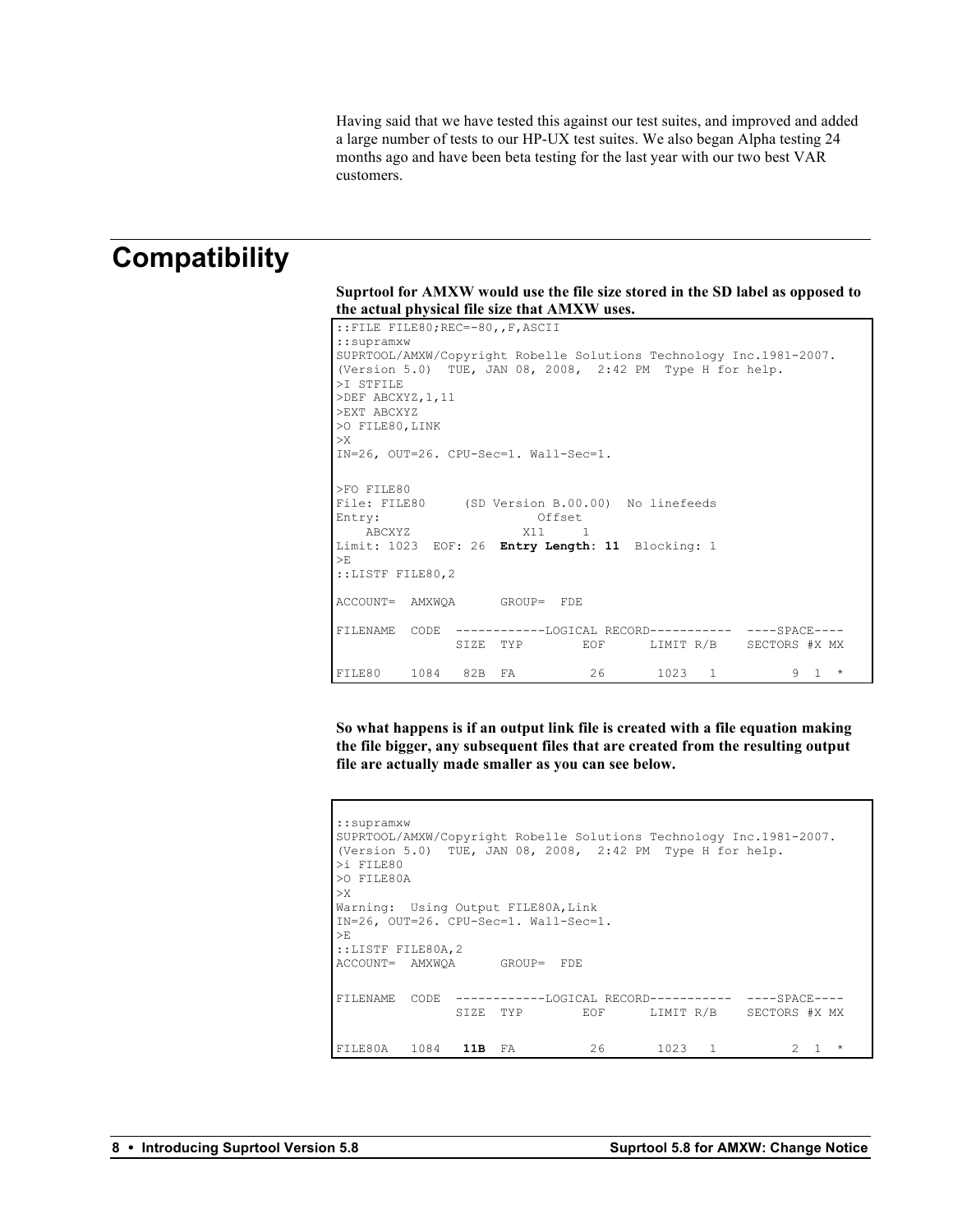**Suprtool for AMXW now honours the physical record size and the FILE80A file will now have a record size of 80.**

**The HP-UX and AMXW versions of AMXW no longer have Set varsubcompat on as the default. The default is now off and can be turned on with the set command or the –cv option.**

Previously, Suprtool would treat an "R" type field in an Eloquence database as an R type while the data inside Eloquence is stored and treated as IEEE therefore incorrect results would occur with coercions and arithmetic operations. Suprtool now by default maps all Real and Long fields to their respective IEEE fields. You can change Suprtool back to the previous behaviour with Set RealMap Off.

A form command will still show the fields as being "R2" or "R4", but internally Suprtool will treat as IEEE, which is how Eloquence stores and treats the numbers.

Consequently STExport will now support items in SD files that are condidered R type, however it correctly will map them to IEEE.

Suprtool/UX 5.0 is now compatible with all versions of HP-UX 11.2x, as well as Oracle version 8 and higher.

Suprtool/UX version 4.8.02 and lower is compatible with HP-UX 9.0 and higher and Oracle 7.

Fastread option is now set to On for Suprtool for HP-UX the regular version. The Dynamic loading version of Suprtool has a default value of off to start.

Suprtool 5.2 is necessary for use with Oracle 11 and case sensitive passwords.

### **Itanium Compatibility**

There are a couple of differences in the Itanium version of Suprtool, which you need to be aware of.

**The DBEdit module is not available in the Itanium versions of Suprtool. This module is invoked by the EDIT command.**

**The layout for the Verify command is slightly different then the PA-RISC versions of Suprtool.**

### **CPU Serial Number (uname)**

This program runs only on CPUs whose serial numbers have been encoded (the "uname" on HP-UX). If it fails to run and you get an "invalid HPSUSAN" error message, contact Robelle for assistance, via support@robelle.com or the support number at 1-800-453-8970.

### **Documentation**

The user manual contains the full description of all the Suprtool suite of products including Dbedit, Suprlink, STExport, and Suprtool2, as well as usage tips and commands for each. The manuals are up-to-date with all the latest changes. To see only the changes in the latest version, see the "What's New" section of the manual.

You can download our manuals and Change Notices in various formats and order printed (hardcopy) manuals from our web site at:

http://www.robelle.com/library/manuals/.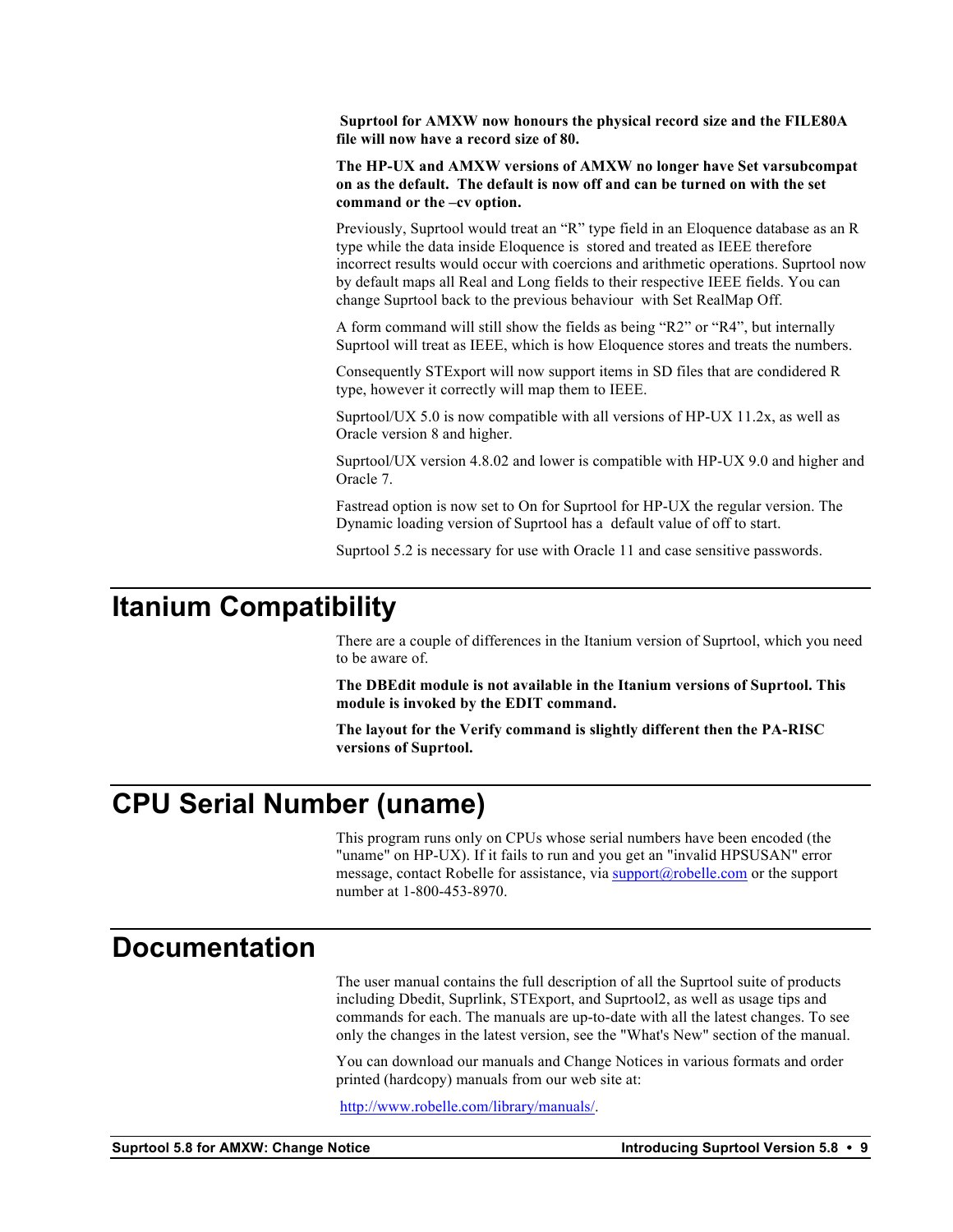## **Installation**

### **Overview**

The following instructions describe the installation process of a new Suprtool release. The new version overwrites an existing version of Suprtool on your HP-UX system.

### **Installation Instructions**

There are typically two main types of installations. You can find the Suprtool for AMXW regular install instructions here:

http://www.robelle.com/downloads/install-amxwprod.html

You can find the Suprtool for AMXW build on your system instructions on the link below. You will need this install if you are going to require the KSAM option, Dynamic Image loading or Omnidex support, or intend to run on Itanium:

http://www.robelle.com/downloads/install-amxwbuildprod.html

### **Installation Assistance**

If you have any questions or run into any problems, please call us. Technical support is available on weekdays from 8 a.m. to 4 p.m. Pacific time at 1.289.480.1060. Technical support can also be obtained via e-mail at:  $\frac{\text{support}(a)\text{rolelle.com}}{\text{support}(b)\text{row}}$  If your new version of software will not run, you can page someone from technical support by calling the support number, or you can typically easily run extend with the disaster option to tide you over until business hours. Instructions for this are available at:

http://www.robelle.com/disaster/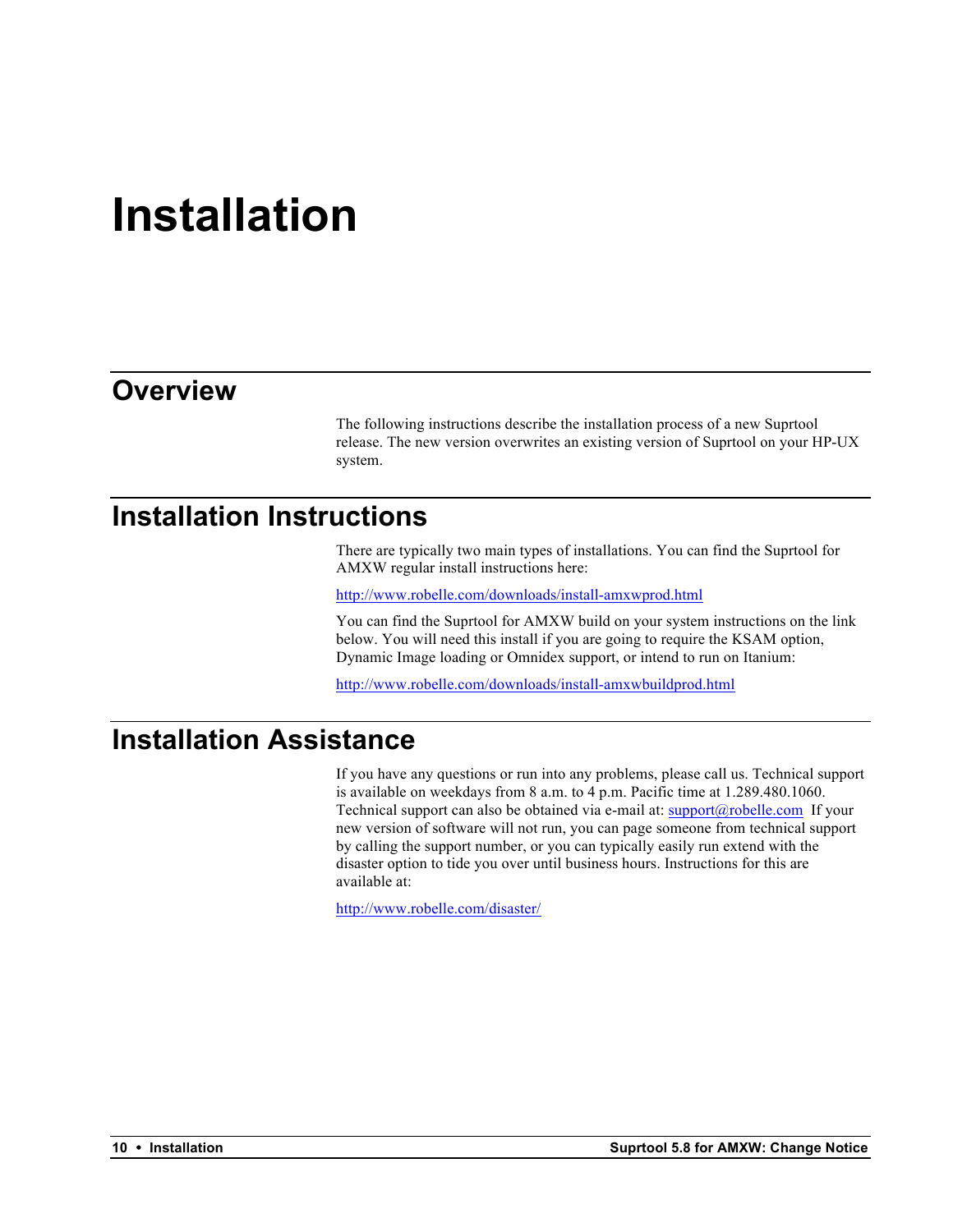## **Enhancements in Version 5.8**

### **Introduction**

Suprtool is constantly being updated with new features. The following section describes the new enhancements to Suprtool since Suprtool 5.7.11

### **Input (\$first/\$last)**

Suprtool now has \$first and \$last mnemonics, which can be used on a range selection of records on the input command. It was designed to handle a request to list the last N number of records in a file as in:

Input somefile(\$last-10/\$last)

Suprtool will parse the Range selection and semantically check if the record range entered is logical. For instance, \$first-2 and \$last+10, which do not make logical sense would throw and error. Similarly if a record only has 5 records in it then \$last-10 or \$first+7, would also throw an error.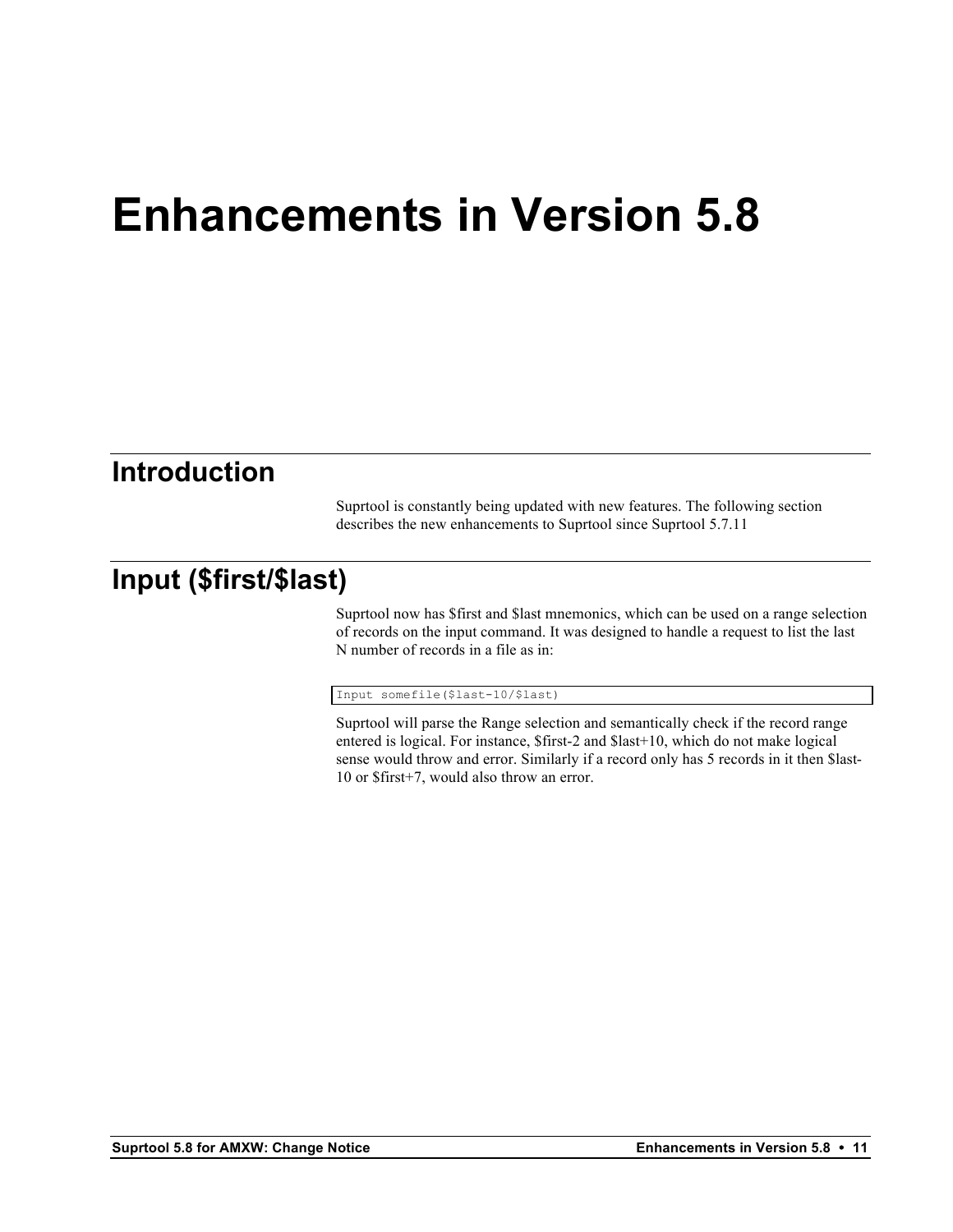## **Enhancements in Version 5.7**

| <b>Introduction</b> |                                                                                                                                                                                                                                 |  |  |  |  |
|---------------------|---------------------------------------------------------------------------------------------------------------------------------------------------------------------------------------------------------------------------------|--|--|--|--|
|                     | Suprtool is constantly being updated with new features. The following section<br>describes the new enhancements to Suprtool since Suprtool 5.6.                                                                                 |  |  |  |  |
| stexpmgr            |                                                                                                                                                                                                                                 |  |  |  |  |
|                     | STExport now has it's own "suprmgr" file now, which will be executed on startup of<br>STExport. STExport will by default look for /opt/robelle/stexpmgr, or if \$ROBELLE<br>variable is set it will execute \$ROBELLE/stexpmgr. |  |  |  |  |
| linkmgr             |                                                                                                                                                                                                                                 |  |  |  |  |
|                     | Suprlink now has it's own "suprmgr" file now, which will be executed on startup of<br>Suprlink. Suprlink will by default look for /opt/robelle/linkmgr, or if \$ROBELLE<br>variable is set it will execute \$ROBELLE/linkmgr.   |  |  |  |  |
| <b>SProper</b>      |                                                                                                                                                                                                                                 |  |  |  |  |
|                     | Suprtool now has the \$proper function which will shift to upper case the first<br>character of a byte type field and after any space or ampersand. It will also shift to<br>lower case any other characters in the byte-field. |  |  |  |  |
|                     | $\geq$ in mprod<br>$>$ list stan                                                                                                                                                                                                |  |  |  |  |
|                     | $>$ xeq<br>Apr 29, 2014 13:00<br>File: mprod<br>Page 1                                                                                                                                                                          |  |  |  |  |
|                     | PRODUCT-DESC                                                                                                                                                                                                                    |  |  |  |  |
|                     | skil 3/8" variable speed drill<br>b&d router<br>skil var. sp. auto-scroll saw                                                                                                                                                   |  |  |  |  |
|                     | skil 8 1/2" circular saw<br>b&d cordless screwdriver                                                                                                                                                                            |  |  |  |  |
|                     | makita 8 1/4" circular saw<br>b&d variable speed jigsaw                                                                                                                                                                         |  |  |  |  |
|                     | makita 1/2" router<br>makita 3/8" var. speed drill                                                                                                                                                                              |  |  |  |  |
|                     | skil router<br>$b\&d$ 7 1/4" circular saw                                                                                                                                                                                       |  |  |  |  |
|                     | b&d 3/8" variable speed drill<br>makita 1" jigsaw                                                                                                                                                                               |  |  |  |  |
|                     |                                                                                                                                                                                                                                 |  |  |  |  |

Considering the following data, you can fix all of the product names with one simple task: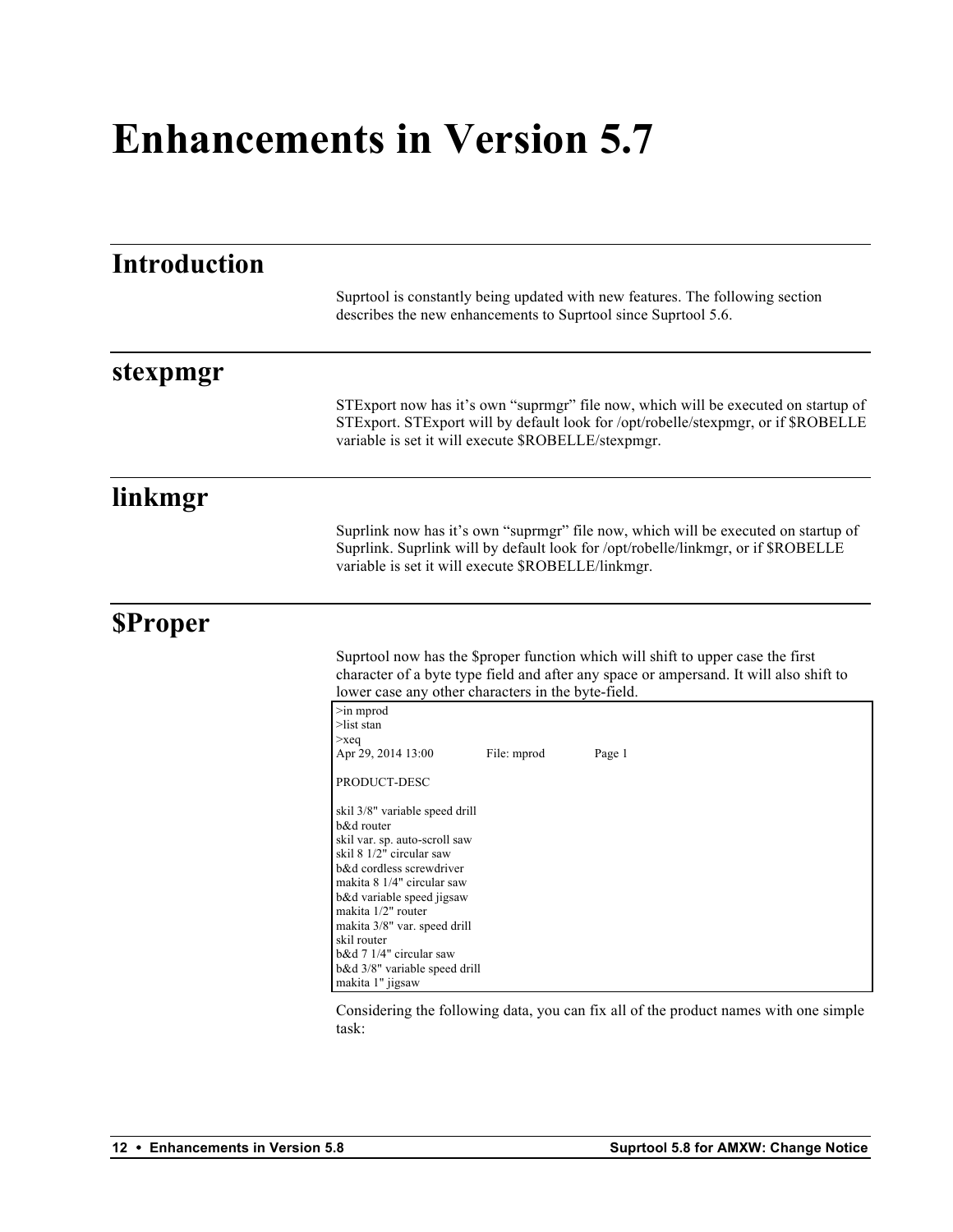| $\geq$ in mprod<br>>ext product-desc=\$proper(product-desc) |                            |        |  |  |  |  |  |  |
|-------------------------------------------------------------|----------------------------|--------|--|--|--|--|--|--|
| $>$ list stan                                               |                            |        |  |  |  |  |  |  |
| $>$ xeq<br>May 01, 2014 11:40                               | File: MPROD                | Page 1 |  |  |  |  |  |  |
| PRODUCT-DESC                                                |                            |        |  |  |  |  |  |  |
| Skil 3/8" Variable Speed Drill                              |                            |        |  |  |  |  |  |  |
| <b>B&amp;D</b> Router                                       |                            |        |  |  |  |  |  |  |
| Skil Var. Sp. Auto-Scroll Saw                               |                            |        |  |  |  |  |  |  |
| Skil 8 1/2" Circular Saw                                    |                            |        |  |  |  |  |  |  |
|                                                             | B&D Cordless Screwdriver   |        |  |  |  |  |  |  |
|                                                             | Makita 8 1/4" Circular Saw |        |  |  |  |  |  |  |
|                                                             | B&D Variable Speed Jig Saw |        |  |  |  |  |  |  |
| Makita 1/2" Router                                          |                            |        |  |  |  |  |  |  |
| Makita 3/8" Var. Speed Drill                                |                            |        |  |  |  |  |  |  |
| Skil Router                                                 |                            |        |  |  |  |  |  |  |
| B&D 7 1/4" Circular Saw                                     |                            |        |  |  |  |  |  |  |
| B&D 3/8" Variable Speed Drill                               |                            |        |  |  |  |  |  |  |
| Makita 1" Jig Saw                                           |                            |        |  |  |  |  |  |  |

Note that any character after a space, "&", or "-" is upshifted for a proper name. Suprtool will also downshift those characters that do not qualify as needing proper capitalization and it is a capital character, the proper function will downshift those characters. See an example below:

```
>IN NAME
>LIST
>XEQ
>IN NAME.NEIL.GREEN (0) >OUT $NULL (0)<br>NAME = NEIL ARMSTRONG
             = NEIL ARMSTRONG
>IN NAME
>EXT NAME=$PROPER(NAME)
>LIST
>XEQ
>IN NAME.NEIL.GREEN (0) >OUT $NULL (0)<br>NAME = Neil Armstrong
             = Neil Armstrong
```
The \$proper function only works on byte type fields. (5.6.12)

### **\$Translate**

Suprtool now has a \$translate function which in conjunction with the translate command allows you to build a translation table, whereby you can translate from any byte character to any character. We have also added a method to a supplied translate table which will allow you to obscure the data such that it can't be read.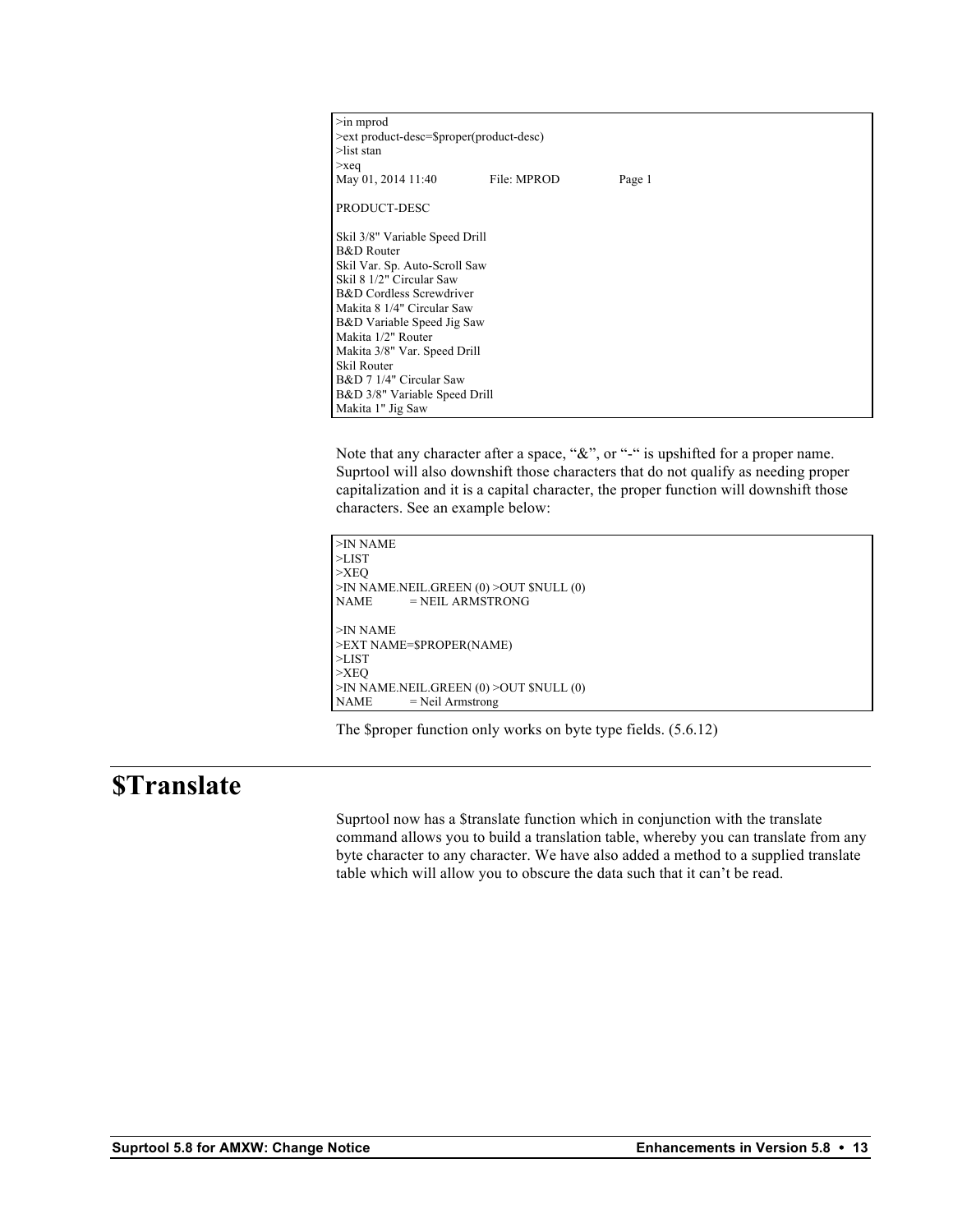```
>in newprod
>list
>xeq
>IN NEWPROD.NEIL.GREEN (0) >OUT $NULL (0)
PRODUCT-DESC = Skil 3/8" Variable Speed Drill
>IN NEWPROD.NEIL.GREEN (1) >OUT $NULL (1)
PRODUCT-DESC = B&D Router
>in newprod
>translate tounread
>ext product-desc=$translate(product-desc)
>out unread,link
>xeq
IN=13, OUT=13. CPU-Sec=1. Wall-Sec=1.
>in unread
>num 1
>list
>xeq
>IN UNREAD.NEIL.GREEN (0) >OUT $NULL (0)
PRODUCT-DESC = Hzxo .2)? Epcxpqot Hatts Rcxoo
Warning: NUMRECS exceeded; some records not processed.
IN=2, OUT=1. CPU-Sec=1. Wall-Sec=1.
>in unread
>translate toread
>ext product-desc=$translate(product-desc)
>list
>xeq
>IN UNREAD.NEIL.GREEN (0) >OUT $NULL (0)
PRODUCT-DESC = Skil 3/8" Variable Speed Drill
>IN UNREAD.NEIL.GREEN (1) >OUT $NULL (1)
PRODUCT-DESC = B&D Router
```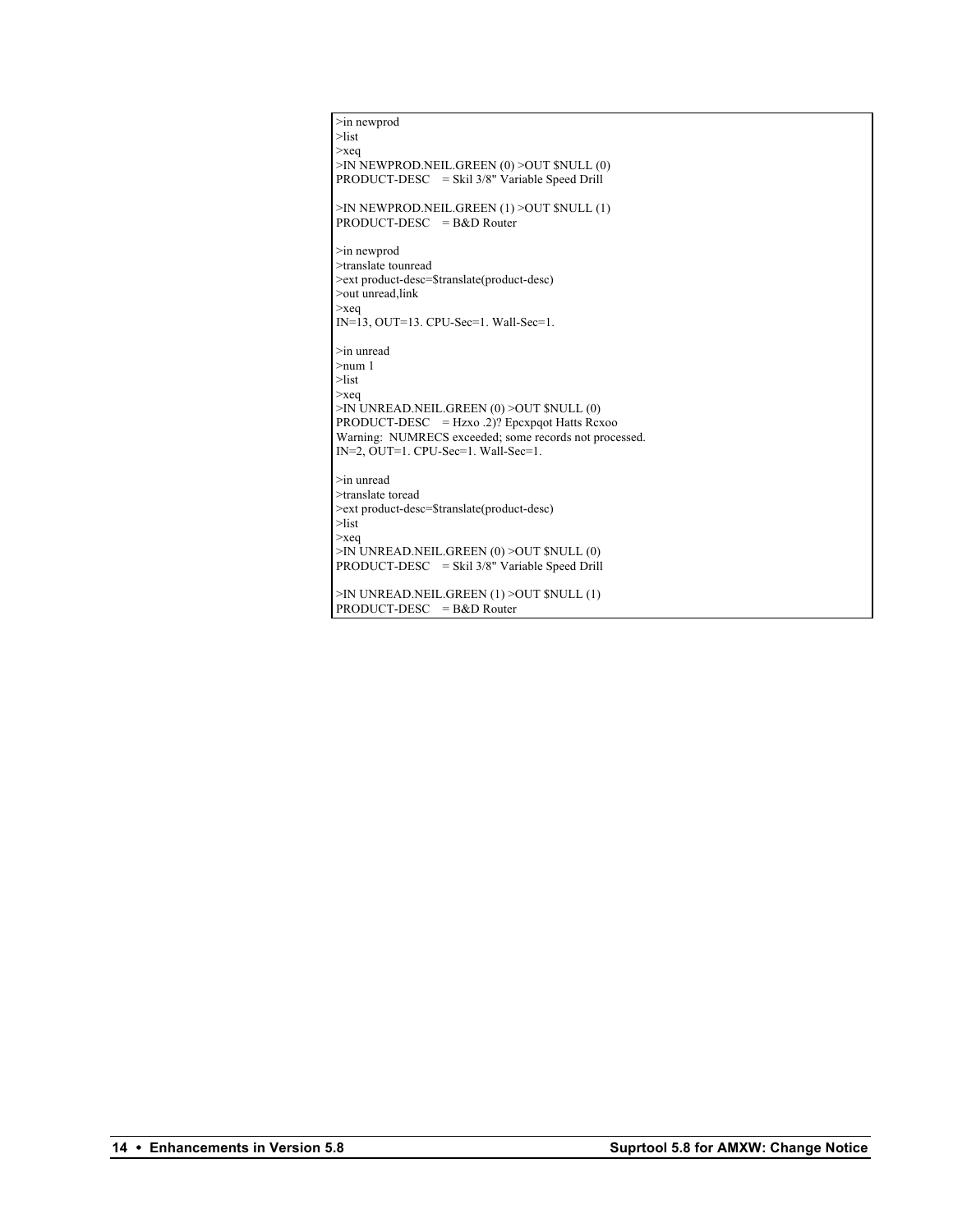You can make your own Translate table using the Translate command, where you can specify the character you want to translate and what you want to translate to, using Decimal Notation. So if you want to translate "A" to "Z", you would type the command:

Translate "^65:^90"

So you specify the from character on the left in decimal which is the capital-A and the to-character is also in decimal format which is capital-Z, which is decimal 90. If you want to reverse the translation you can simply do the following command and translate the field back with:

Translate "^90:^65"

This is not meant to be an encryption solution, but it will help obfuscate test date really quickly. (5.6.12)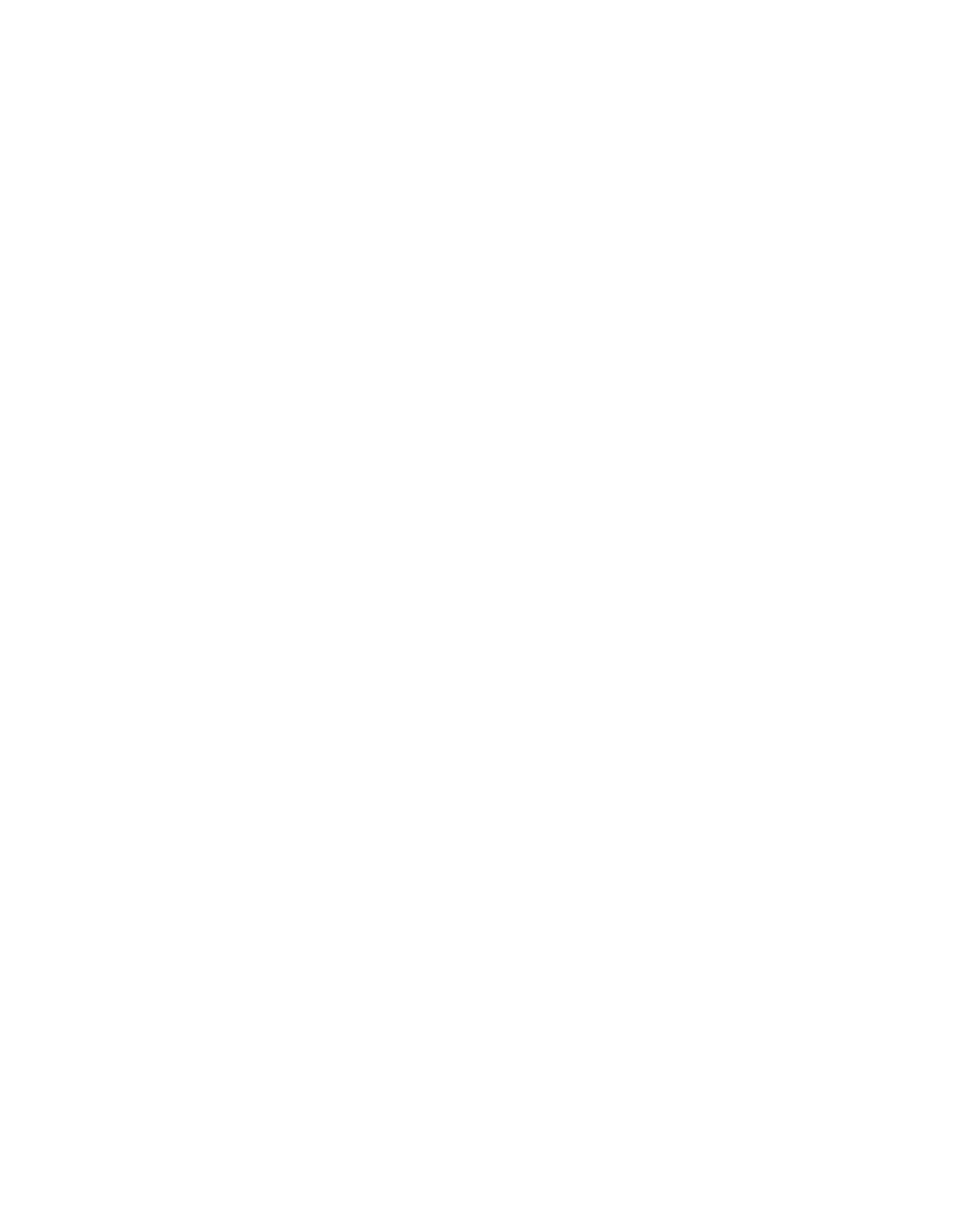## **Enhancements in Version 5.6**

### **Introduction**

Suprtool is constantly being updated with new features. The following section describes the new enhancements to Suprtool since Suprtool 5.5

### **Extract Command**

Suprtool's extract command now has three new keywords, which can be used for extract range feature. You can now say extract \$all, extract \$first / \$last on an SD file or Image/Eloquence dataset. The intention is to make your scripts more easily maintained. If you had a script that you wanted to put a sequence number at the beginning and then extract the rest of the dataset you previously had to specify the starting field and the ending field. For example if the first field in a dataset was order-no and the last field was pst-code you may have a script that looked like this.

```
base orddb
get customers
def seq-no,1,4,double
ext seq-no=$counter
ext order-no / pst-code
out newfile,link
xeq
```
If you added any fields to the beginning or end of the dataset you would have to rewrite the script. Now you can write the script as being:

```
base orddb
get customers
def seq-no,1,4,double
ext seq-no=$counter
ext $all
out newfile,link
xeq
```
You can also write the script using \$first / \$last as your preference, but \$first and \$last are also useful if you need to add data into the middle of the fields you extract: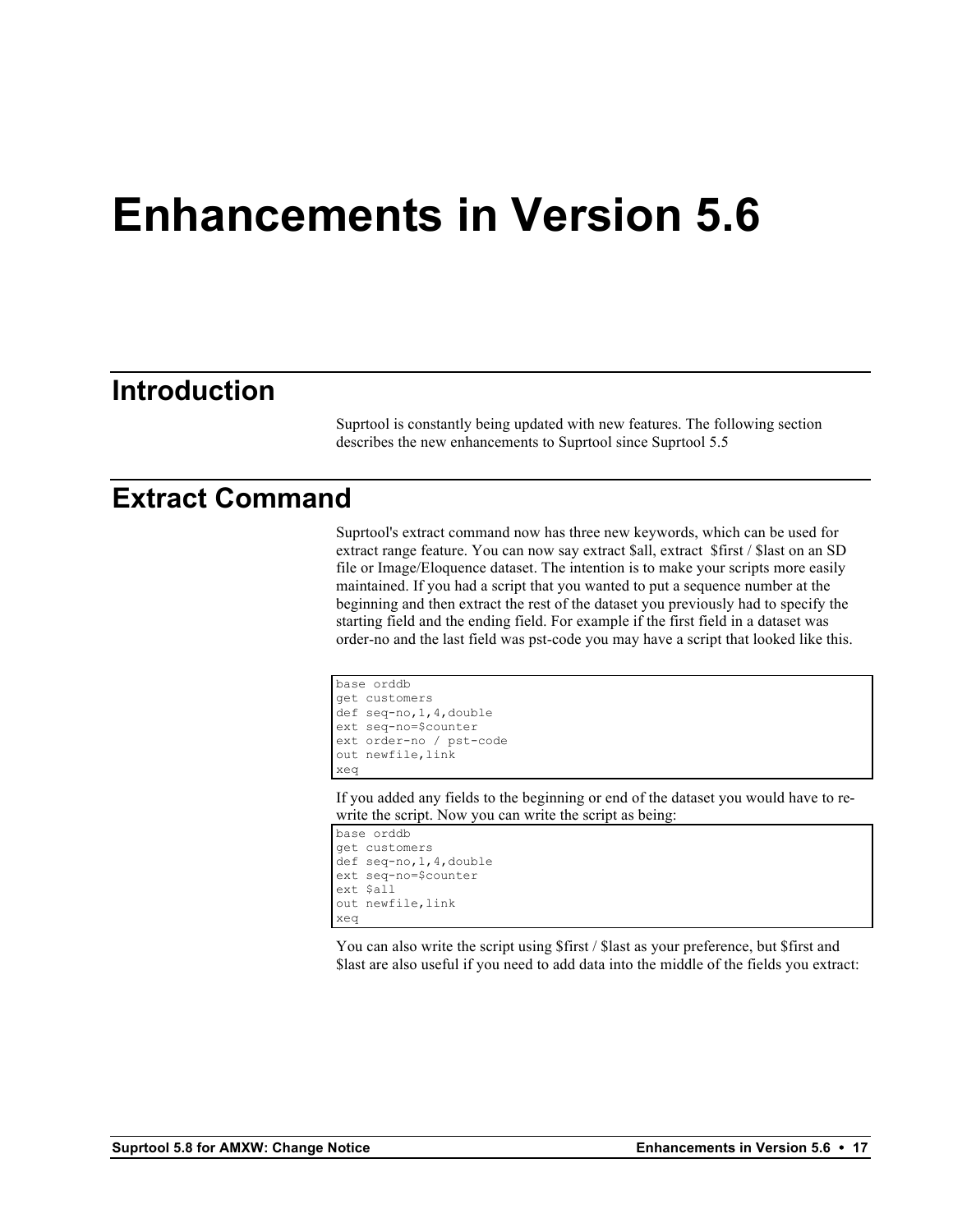```
base orddb
get customers
def seq-no,1,4,double
ext $first / zip
ext seq-no=$counter
ext tax-code / $last
out newfile,link
xeq
```
Please note that if a self-describing file has a fieldname that is a duplicate field and one of the duplicate fields is the last field in the file, then \$first / \$last and \$all, will only extract up to the first occurrence of the duplicate fieldname. This may seem as an issue but it is consistent with what Suprtool does currently with extract from a range. Currently and prior to the \$first / \$last enhancement Suprtool would have extracted only up to the first occurrence of the field if you had a file such as this:

| >form |        |                               |  |        |        |                                                  |
|-------|--------|-------------------------------|--|--------|--------|--------------------------------------------------|
|       |        |                               |  |        |        | File: newfile (SD Version B.00.00) Has linefeeds |
|       | Entry: |                               |  |        | Offset |                                                  |
|       |        | CHAR-FIELD                    |  | X5.    |        |                                                  |
|       |        | INT-FIELD                     |  | 11     | 6      |                                                  |
|       |        | DBL-FIELD                     |  | T2     | 8      |                                                  |
|       |        | PACKED-FIELD                  |  | P12 12 |        |                                                  |
|       |        | PACKED*-FIELD                 |  | P12 18 |        |                                                  |
|       |        | OUAD-FIELD                    |  | T4 24  |        |                                                  |
|       |        | TD-FTELD                      |  | $-11$  | 32     |                                                  |
|       |        | LOGICAL-FIELD                 |  | K1     | 34     |                                                  |
|       |        | DBLLOG-FIELD                  |  | K2     | 36     |                                                  |
|       |        | ZONED-FIELD                   |  | - 7.5  | 40     |                                                  |
|       |        | FTLLER.                       |  | X36 45 |        |                                                  |
|       |        | FTLLER.                       |  | X36    | 81     |                                                  |
|       |        | Entry Length: 116 Blocking: 1 |  |        |        |                                                  |

Notice that FILLER is a duplicate named field, so if you entered, extract char-field / filler, Suprtool would only extract up to and including the first FILLER field. For consistency, extract \$first / \$last behaves the same way.

### **Data Items Support**

Suprtool now supports 512 data items in both Eloquence datasets and SD files and Oracle fields. STExport and Suprlink have also been updated to support the increased number of data items in the SD fields that they read, but please note that other limitations still exist. [5.5.10]

### **\$SubCount**

\$SubCount has been added to provide a counter that only gets reset at a given sort break.

```
In file1sd
Sort char-field
Def control-count,1,4,double
Ext $first / $last
Ext control-count=$subcount(char-field)
Out newfile,link
xeq
```
What Suprtool will do in this case is start incrementing a number starting with 1, and increase by 1 for any given char-field value. This way you can add a counter based on a sort break for a given field.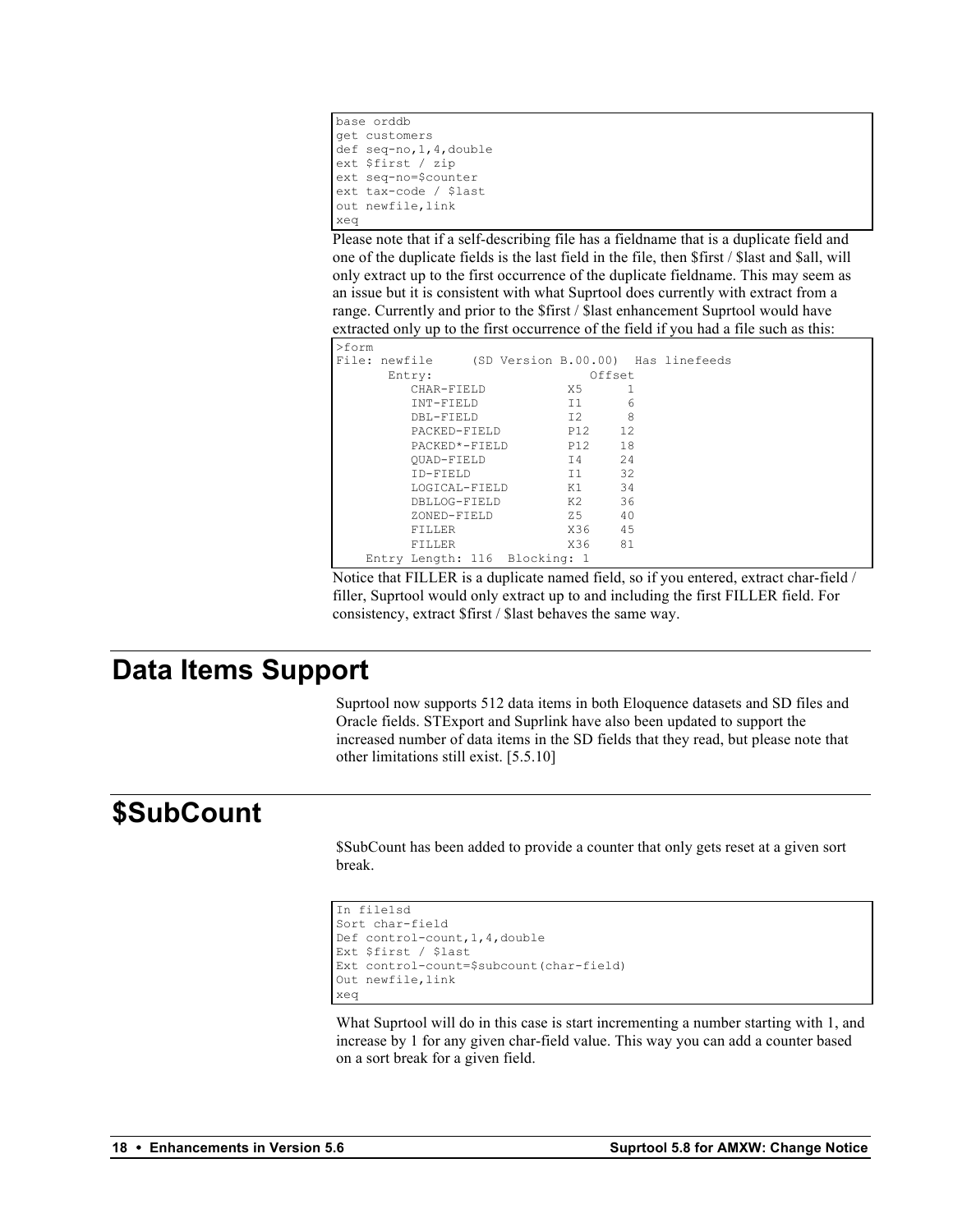### **CCTL on Output**

Suprtool for AMXW now detects if the output file has cctl and if it does it will now use the correct controlcode on FWRITE.

### **Defined Items Support**

Suprtool for AMXW now supports a greater number of defined items, equivalent to what Suprtool for MPE supports.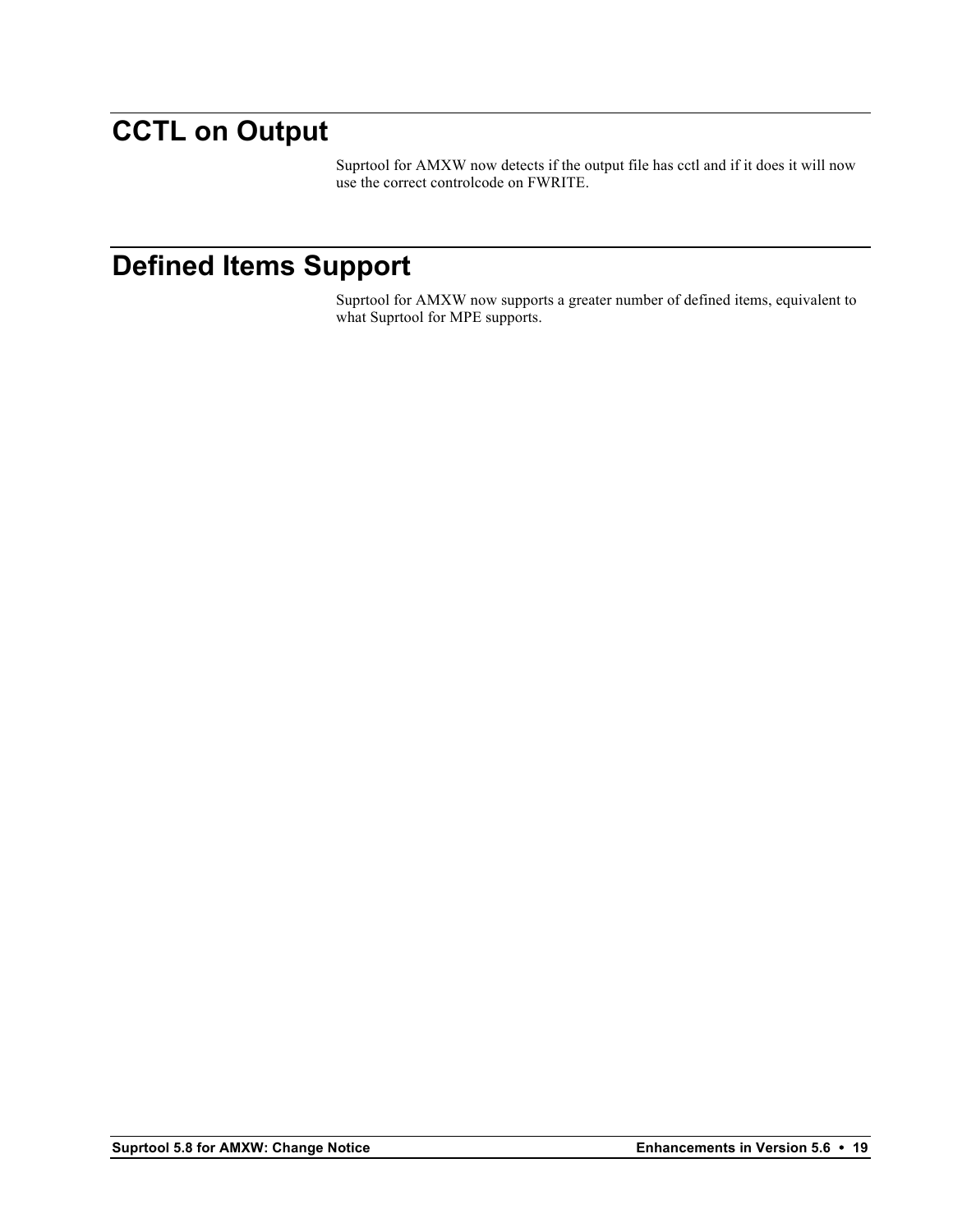## **Bugs Fixed**

### **Bugs Fixed In Suprtool 5.6.10**

**If Command.** Suprtool for Itanium and Suprtool/Open incorrectly reallocated if/extract code space on subsequent tasks, which would eventually cause Suprtool to fail with the error, "Unable to allocate heap space."

### **Bugs Fixed In Suprtool 5.5.11**

**COPY command.** Suprtool for AMXW had a conflict and would fail when copying a C/ISAM file from inside Suprtool.

### **Bugs Fixed In Suprtool 5.5.04**

**SD File Copy.** Suprtool would use an incorrect field definition on a straight copy of an SD file if the input file had a duplicate field name with different byte lengths. (HP-UX only)

### **Bugs Fixed In Suprtool 5.5.03**

**Extract Command.** Suprtool would give an incorrect result when doing an Arithmetic Expression that has more than one set of brackets as in: extract amt $p=(packet-field + packed-field) - (packet-field *2)$  (Itanium only)

### **Bugs Fixed In Suprtool 5.5.02**

**Decimal to Ascii.** Suprtool and STExport would incorrectly assume a positive sign for a packed-decimal field that had an invalid sign value, when converting from Decimal to Ascii. (Itanium only)

### **Bugs Fixed In Suprtool 5.5.01**

**Ifouroutput.** Set Ifouroutput on extracts would fail at xeq time with an "Unknown if execute phase" error in the PA\_RISC version, when an alignment issue would occur in some circumstances.